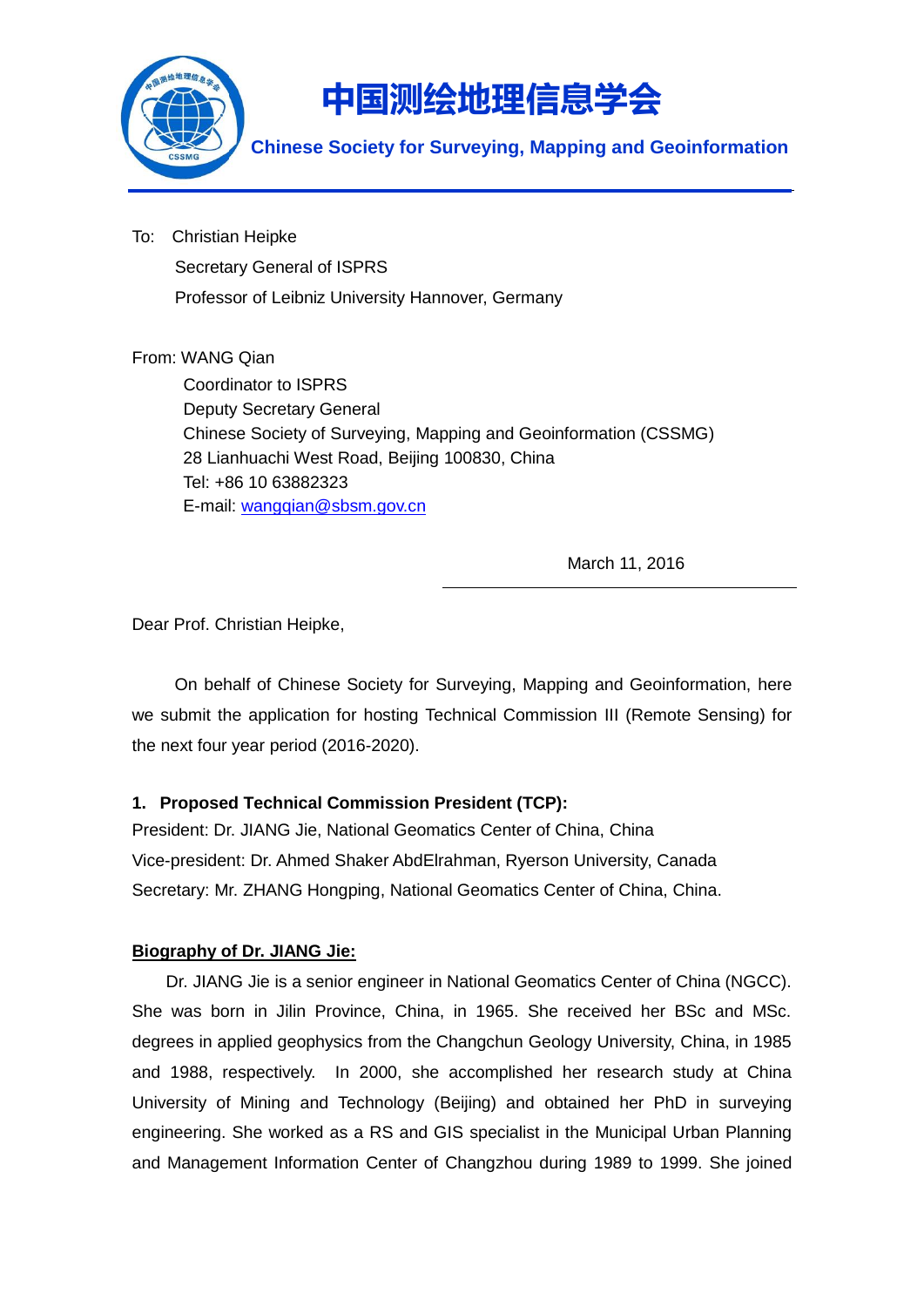

#### **Chinese Society for Surveying, Mapping and Geoinformation**

NGCC in 1999 and is now the director and chief engineer of the Department of Geoinformation Service Platform. She has been in charge of some national-level projects on RS and GIS application, among them the most important ones including the National Platform for Geoinformation Service, Global Mapping with Chinese Satellite Images, the National Geodatabases for E-government, the National Databases for in-car Navigation. She has made significant contribution to promote the RS and GIS application through original research, the medium of publication as author, the development of applications, and various professional society services.

She has quite a lot experiences on ISPRS affairs. She served as the secretary of ISPRS WG IV/3 during 1998-2000, as scientific secretary of ISPRS Commission II during 2000-2004, as chair of WG IV/1(spatial data infrastructure) during 2004-2012, as president of TC IV (geospatial database and location based services) during 2012-2016. She was Executive Vice Chair of Scientific Program Committee of ISPRS 2008 Congress. She served as member of International Scientific Advisory Committee of ISPRS during 2008-2012. She got the Eduard Dolezal Award in ISPRS 2004 Congress, the President's Citations in 2012 Congress.

She is now also executive member of the council in Beijing Society of Geodesy, Cartography and Phtogrammetry, deputy editor-in-chief of Journal of Geomatics World, Evaluation expert for National Science Foundation and guest professor in Capital Normal University.

#### **Biography of Dr. Ahmed Shaker AbdElrahman**

Dr. Ahmed Shaker AbdElrahman is an Associate Professor in the Department of Civil Engineering, Ryerson University, Toronto, Canada. He received his B.Sc. and M.Sc. degrees from Cairo University in 1993 and 1998, respectively and his Ph.D. degree from Department of Land Surveying and GeoInformatics, the Hong Kong Polytechnic University, Hong Kong in 2004. Dr. Shaker has international work experience in Canada, Egypt, Hong Kong, Kuwait and Spain. His research interests cover the fields of LiDAR data processing, satellite sensor modelling, image segmentation and classification, and 3-D modeling. Dr. Shaker has more than 70 publications in international journals and conferences.

Dr. Shaker is the recipient of the National Science Progress Award in Surveying and Mapping from the Chinese National Congress in 2005, Marie Curie Incoming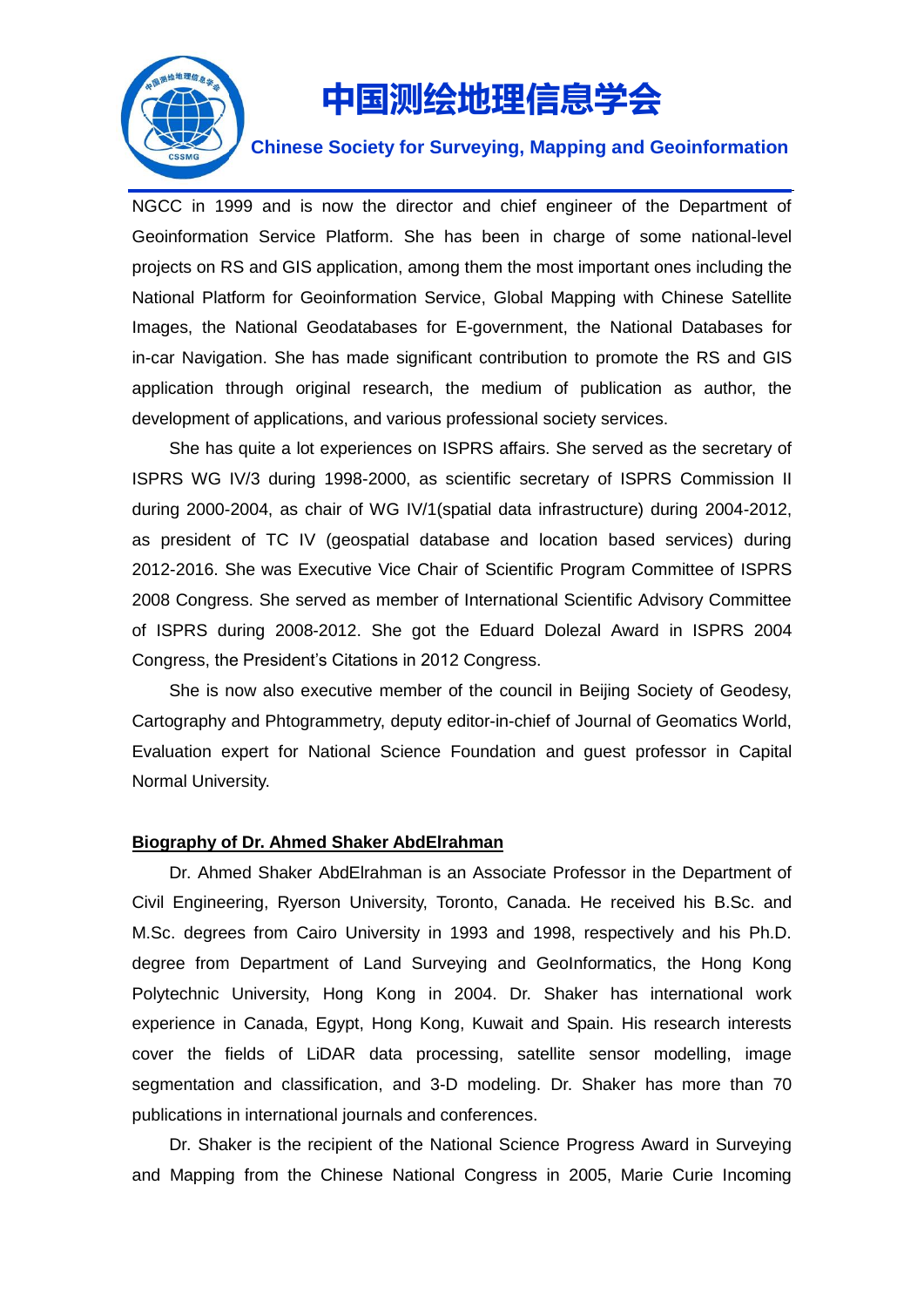

## **Chinese Society for Surveying, Mapping and Geoinformation**

International Fellowship in 2006, Faculty Scholarly, Research and Creative Activity Award, 2011, the Bronze Medal Award from the Canadian Remote Sensing Society in 2011, and Dean's Teaching Award in 2015. Dr. Shaker's students have received more than 20 best paper, poster and presentation awards in different national and international events during the last 7 years.

Dr. Shaker is an active member of several scientific international organizations. He services as an Executive member (Director) of the Canadian Remote Sensing Society (CRSS), he is also a Toronto Chapter Chair of the CRSS. Dr. Shaker is an active member in the Canadian Institute of Geomatics (CIG). He serve as a member of CIG National Committee for ISPRS and Toronto Branch Co-Chair. Dr. Shaker acted as the Co-Chair of the ISPRS Working Group IV, Commission VII during 2012-2016.

#### **Biography of Mr. ZHANG Hongping**

Mr. ZHANG Hongping got his MS for Geographic Information Science from Nanjing Normal University, China. He is now team leader responsible for software development of the National Geoinformation Service Platform. He was secretary of ISPRS TC IV during 2012-2016. He works in the same department with Dr. Jiang Jie and can ensure his time for the Commission affairs.

#### **2. Financial support**

#### **(1) Commitment for ISPRS Activities of JIANG Jie and ZHANG Hongping**

The National Geomatics Center of China will ensure Dr. JIANG Jie and Mr. Zhang Hongping for their time spent on preparation, planning, management and reporting of the Commission work, as well as travels for the symposium, Council meeting, Congress, Geospatial Weeks and workshops, during the ISPRS term 2016-2020.

The National Geomatics Center of China will provide financially support to Dr. JIANG Jie and Mr. ZHANG Hongping for their duties in ISPRS Commission III during the ISPRS term 2016-2020.

#### **(2) Commitment for ISPRS Activities of Dr. Ahmed Shaker AbdElrahman**

The Canadian Institute of Geomatics, representing Canada as an Ordinary Member of the ISPRS, fully supports the nomination of Dr. Jie Jiang for President and Dr. Ahmed Shaker for Vice-President of the Technical Commission III (Remote Sensing)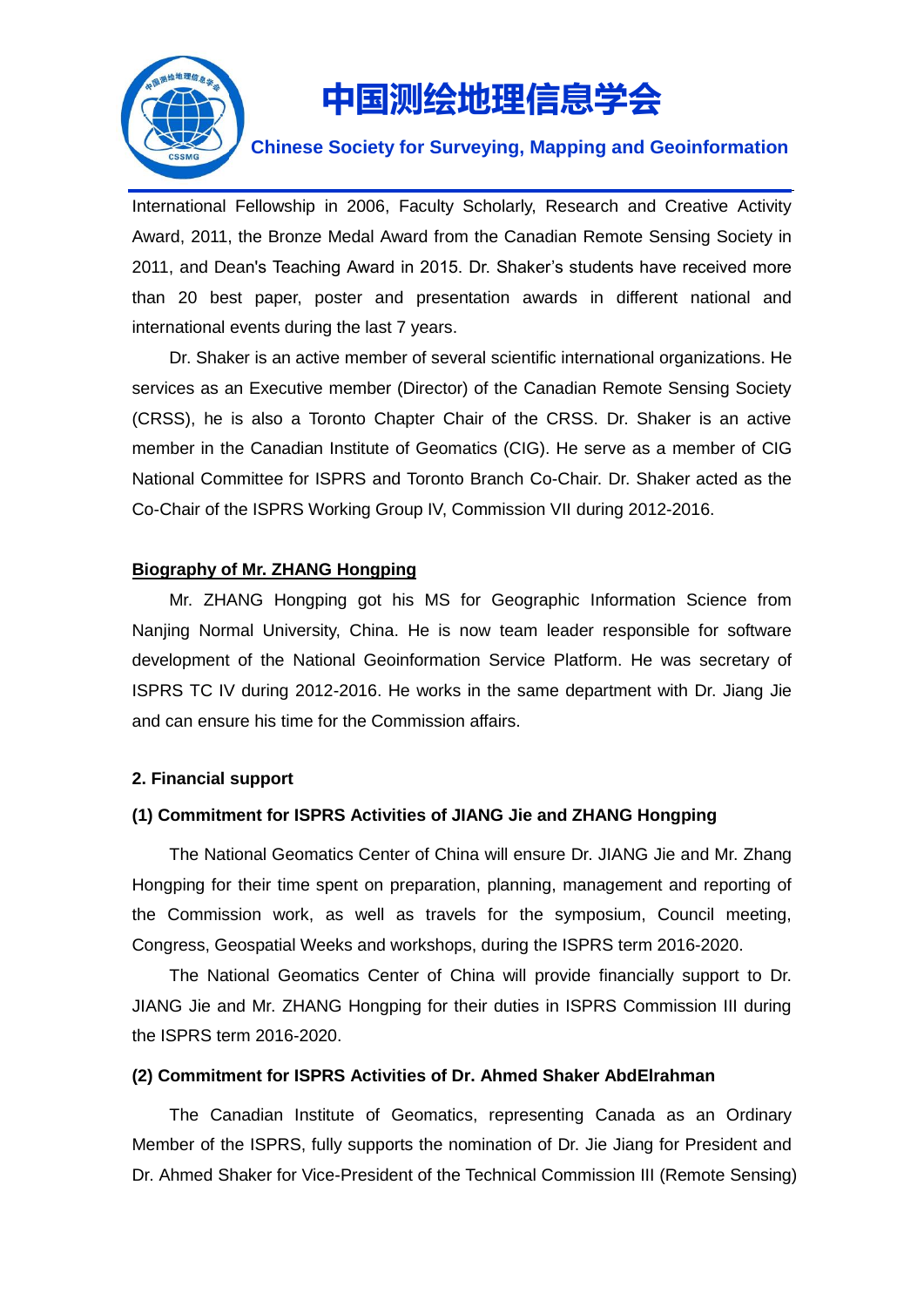

## **Chinese Society for Surveying, Mapping and Geoinformation**

of ISPRS for the period of 2016-2020. Attached is the support letter for Dr. Ahmed Shaker.

## **(3) ISPRS mid-term Symposium**

The National Geomatics Center of China, on behalf of ISPRS TC III, will host the ISPRS mid-term Symposium in 2018. The cost of the symposium will be covered by the sponsors, the registration fee, and the technical exhibit fee. Ten percent of all paid registration will be imposed to ISPRS. The Symposium will provide free of registration for Council and Honorary members, Chairperson of the Financial Commission and Editors of the ISPRS Journals, and also free accommodation for Council members.

## **3. Provisional plan for activities**

Activities of the TC III will be organized according to the ISPRS Orange book. The contract with ISPRS for hosting TC III during 2016-2020 will be signed after the Prague Congress.

## **(1) Terms of Reference and Working Groups**

The Terms of Reference, the structure of WGs of the TC will be prepared before the Prague Congress and will be discussed and revised by related experts and ISPRS officers. It will be submitted to the ISPRS Council for approving on the 1<sup>st</sup> Council meeting following the Prague Congress. The working groups will be organized during and after the Prague Congress.

### **(2) Conferences**

The mid-term Symposium is planned to be held in later summer or early autumn of 2018 in China. Inter-disciplinary keynote papers and/or sessions will be included in the Symposia.

The Commission will participate in the Geospatial week 2017 and 2019 with several workshops, which will be organised by the WGs.

The TCP and Vice-TCP will provide necessary help to WG officers for organizing WG Workshops during the term according to the Orange Book.

The TCP and Vice-TCP will encourage the WGs to organize sessions, seminars, tutorials in related conferences and the next Congress.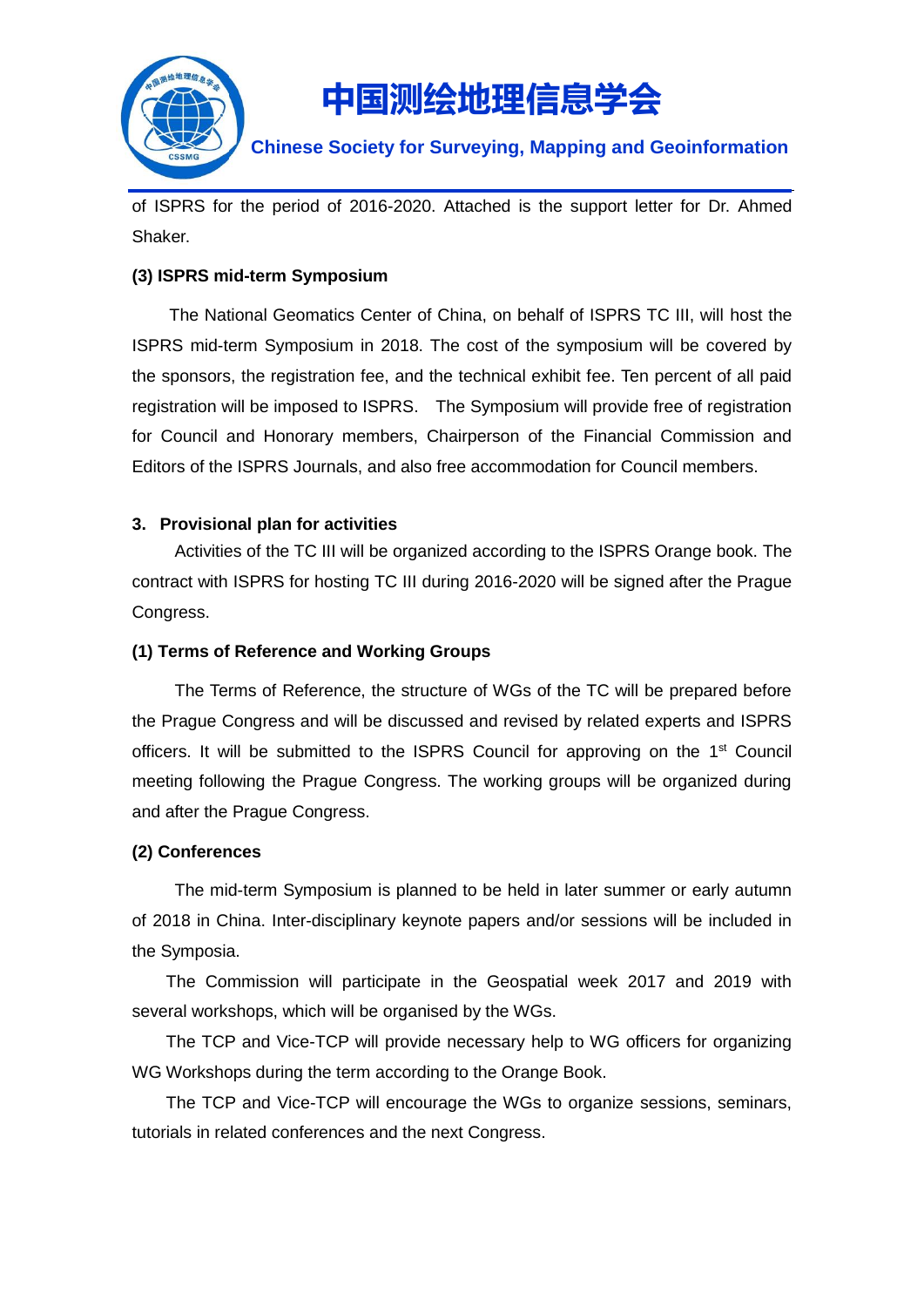

**Chinese Society for Surveying, Mapping and Geoinformation**

#### **(3) Publications and reports**

The TCP and Vice-TCP will publish the papers from the Symposium and Workshops as the Volumes of the *International Archives of the Photogrammetry, Remote Sensing and Spatial Information Sciences* and/or the *ISPRS Annals of the Photogrammetry, Remote Sensing and Spatial Information Sciences*. The TCP and Vice-TCP will seek high quality scientific papers suitable for publication in the *ISPRS Journal of Photogrammetry and Remote Sensing* and the *ISPRS International Journal for Geo-Information* at the Symposia and Workshops, and provide, in consultation with the journal Editor-in-Chief, papers for at least one theme issue on topics related to Commission III during the four year period. Reports of events will be submitted the the Council and news items for publication in the *ISPRS eBulletin* will also be submitted.

#### **(4) Liaison**

The TCP and Vice-TCP will make efforts to promote international data sharing, benchmarking and cooperation. And will cooperate with international organisations such as IEEE GRSS, JB GIS, etc.

We would appreciate it if you review and consider this application.

With best wishes.

Sincerely yours,

WANG Qian